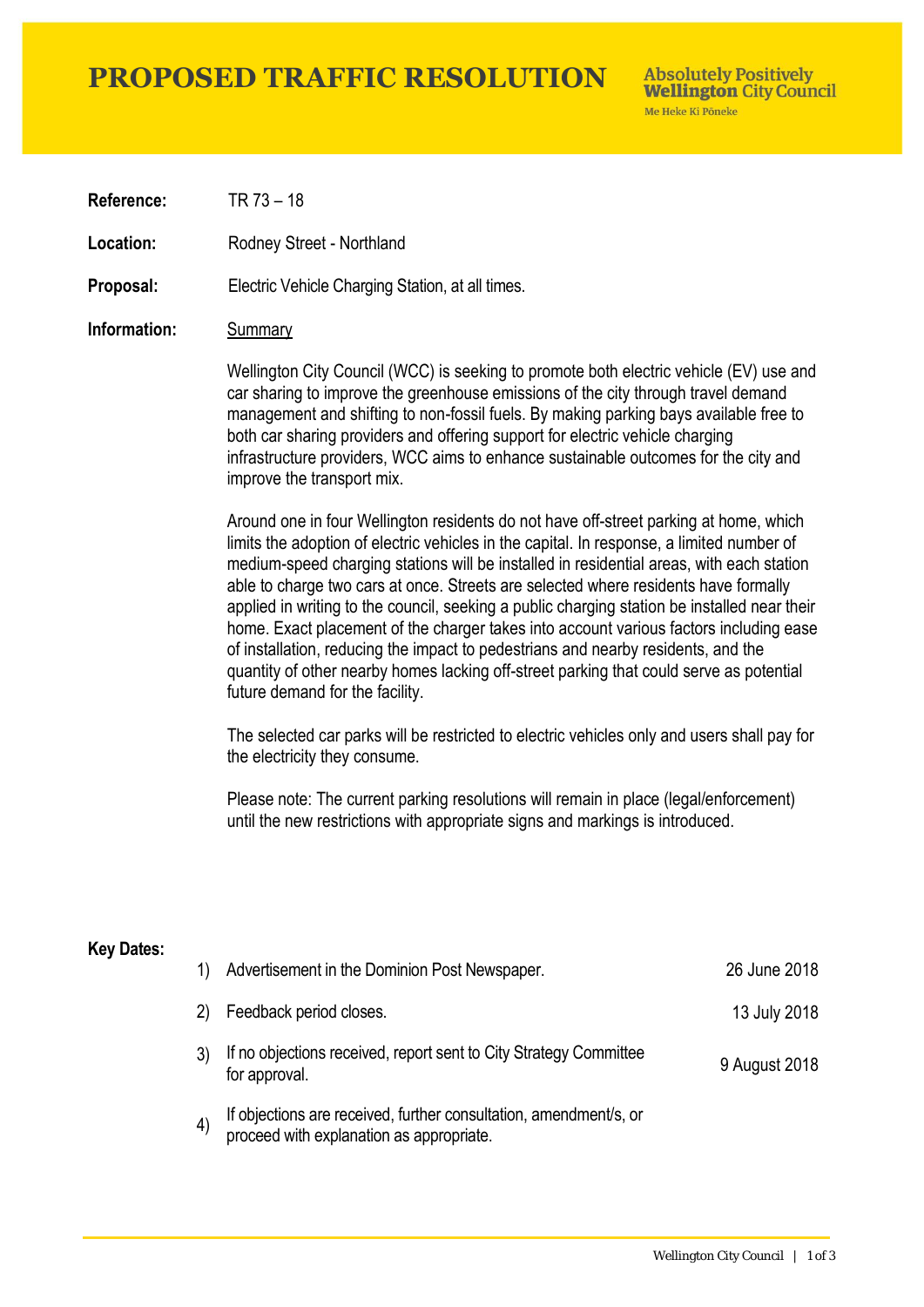# **PROPOSED TRAFFIC RESOLUTION**

### **Legal Description:**

*Add to Schedule B (Class Restricted) of the Traffic Restrictions Schedule* 

| <b>Column One</b>    | <b>Column Two</b>                                                                | <b>Column Three</b>                                                                                                                                                                                                                                      |
|----------------------|----------------------------------------------------------------------------------|----------------------------------------------------------------------------------------------------------------------------------------------------------------------------------------------------------------------------------------------------------|
| <b>Rodney Street</b> | Parking place in the form<br>of electric vehicles only<br>parking, at all times. | West side, commencing 51.6 metres<br>south of its intersection with<br>Sydenham Street (Grid coordinates<br>$X = 1,747,147.450$ m<br>$Y = 5,428,897.550$ m) and extending<br>in a southerly direction following the<br>western kerbline for 11.2 metres. |

**Date:** 20/06/18

**Prepared By:** Charles Kingsford **(Principal Traffic Engineer, T/L) Approved By:** Steve Spence **(Chief Advisor, Transport & Infrastructure)**

### **WCC Contact:**

Sigurd Magnusson **Sustainability Advisor**

Wellington City Council 101 Wakefield Street / PO Box 2199, Wellington Phone: +64 4 803 8697 Email: electricvehicles@wcc.govt.nz